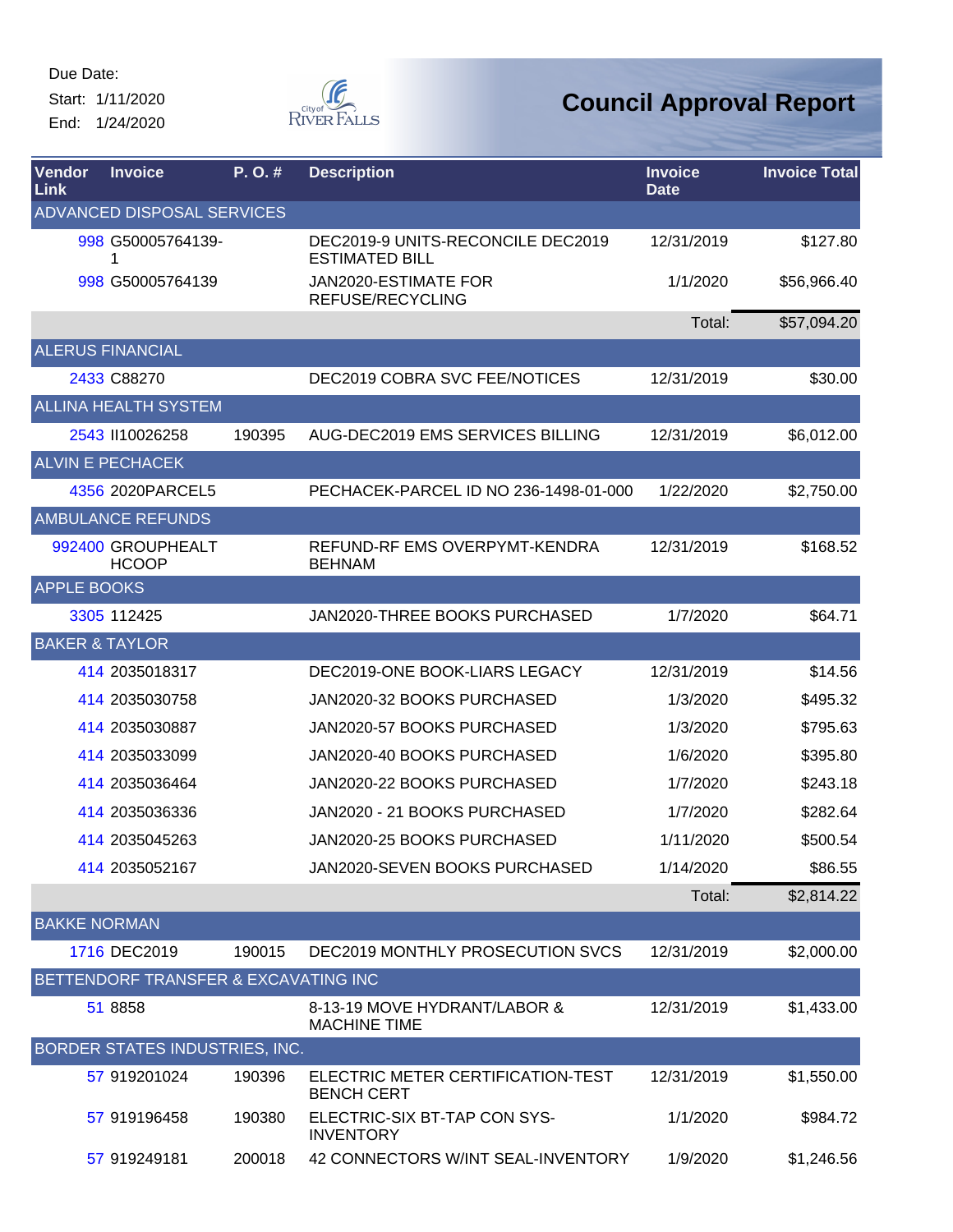Start: 1/11/2020 End: 1/24/2020



| Vendor<br>Link     | <b>Invoice</b>                      | P.O.#  | <b>Description</b>                                    | <b>Invoice</b><br><b>Date</b> | <b>Invoice Total</b> |
|--------------------|-------------------------------------|--------|-------------------------------------------------------|-------------------------------|----------------------|
|                    | 57 919283753                        | 200034 | THREE GROUNDED PARKING STANDS<br><b>W/CLAMPS</b>      | 1/15/2020                     | \$1,557.30           |
|                    |                                     |        |                                                       | Total:                        | \$5,338.58           |
|                    | BRAUN THYSSEKRUPP ELEVATOR LLC      |        |                                                       |                               |                      |
|                    | 710 3833                            | 190076 | NOV/DEC2019 ELEVATOR SERVICE<br><b>CONTRACT</b>       | 12/31/2019                    | \$350.64             |
|                    | 710 3833-1                          |        | JAN2020 PSB ELEVATOR SERVICE                          | 1/1/2020                      | \$175.32             |
|                    |                                     |        |                                                       | Total:                        | \$525.96             |
|                    | <b>CENGAGE LEARNING</b>             |        |                                                       |                               |                      |
|                    | 123 69171401                        |        | JAN2020-THREE BOOKS PURCHASED                         | 1/8/2020                      | \$91.97              |
|                    | 123 69187095                        |        | JAN2020-TWO BOOKS PURCHASED                           | 1/9/2020                      | \$48.73              |
|                    |                                     |        |                                                       | Total:                        | \$140.70             |
|                    | <b>CENTER POINT INC</b>             |        |                                                       |                               |                      |
|                    | 412 1751553                         |        | <b>JAN2020-SIX BOOKS PURCHASED</b>                    | 1/1/2020                      | \$135.42             |
|                    | CHIPPEWA VALLEY TECHNICAL COLLEGE   |        |                                                       |                               |                      |
|                    | 69 JAN20TAXSETT<br><b>LEMENT</b>    |        | JAN2020 TAX SETTLEMENT-PIERCE & ST<br><b>CROIX CO</b> | 1/14/2020                     | \$258,002.94         |
|                    | <b>CITY OF RIVER FALLS</b>          |        |                                                       |                               |                      |
|                    | 72 2019 PETTY CAS<br>н              |        | 2019 PETTY CASH REPLENISHMENT                         | 12/31/2019                    | \$26.53              |
|                    | <b>CREDIT SERVICE INTERNATIONAL</b> |        |                                                       |                               |                      |
|                    | 3843 56643                          |        | PPE 01/12/20                                          | 1/17/2020                     | \$200.00             |
| <b>CURTIS, RAY</b> |                                     |        |                                                       |                               |                      |
|                    | 427 2020TOOLALLO<br>W               |        | 2020 TOOL ALLOWANCE                                   | 1/9/2020                      | \$152.44             |
|                    | DEPT OF PUBLIC INSTRUCTION          |        |                                                       |                               |                      |
|                    | 1531 INV-01562-<br>J3Q0X8           |        | LIBRARY-2020 WISCAT                                   | 1/9/2020                      | \$200.00             |
|                    | DOBBERTIN, BRANDON                  |        |                                                       |                               |                      |
|                    | 1378 2019REISSUE                    |        | REISSUE-2019 PARK AND REC BOARD                       | 12/31/2019                    | \$500.00             |
|                    | <b>DUANE J PECHACEK</b>             |        |                                                       |                               |                      |
|                    | 4354 2020 PARCEL5                   |        | PECHACEK-PARCEL ID NO 236-1498-01-000                 | 1/22/2020                     | \$2,750.00           |
| <b>EBSCO</b>       |                                     |        |                                                       |                               |                      |
|                    | 853 2004028                         |        | 2020 SUBSCRIPTION-PREVENTION                          | 1/13/2020                     | \$26.40              |
| <b>EFTPS</b>       |                                     |        |                                                       |                               |                      |
|                    | 7 56639                             |        | PPE 01/12/20                                          | 1/17/2020                     | \$76,254.70          |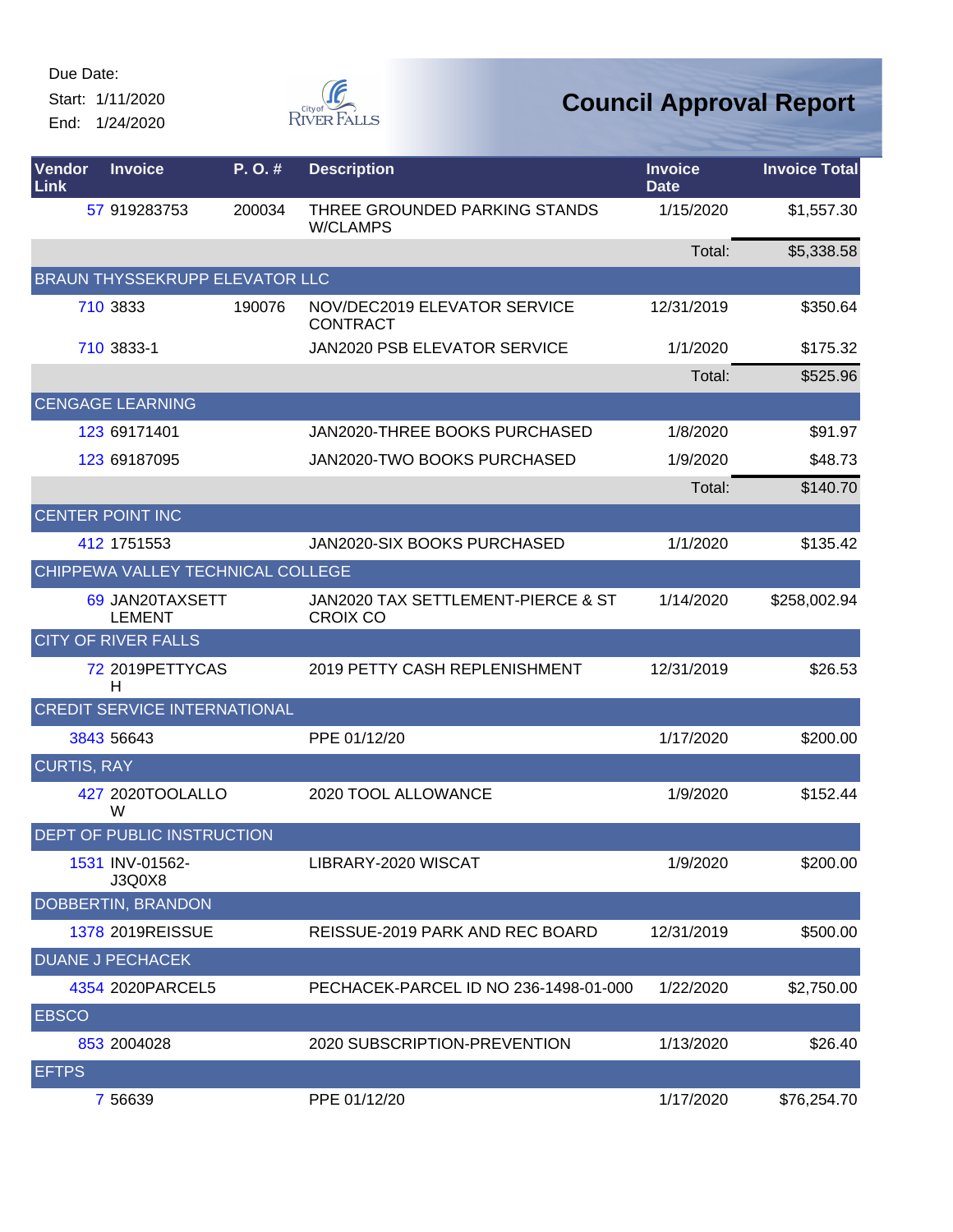Start: 1/11/2020 End: 1/24/2020



| Vendor<br>Link      | <b>Invoice</b>                       | P.O.#  | <b>Description</b>                                            | <b>Invoice</b><br><b>Date</b> | <b>Invoice Total</b> |
|---------------------|--------------------------------------|--------|---------------------------------------------------------------|-------------------------------|----------------------|
|                     | <b>EHLERS COMPANIES</b>              |        |                                                               |                               |                      |
|                     | 4344 82379                           |        | 2019 CONTINUING DISCLOSURE<br><b>REPORTING</b>                | 12/31/2019                    | \$3,800.00           |
|                     | <b>ELSTER SOLUTIONS CORP</b>         |        |                                                               |                               |                      |
|                     | 1536 9000097893                      | 190284 | Partial Billing-AMI Meter Install Training/Support 12/31/2019 |                               | \$26,880.00          |
|                     | 1536 9000098620                      | 190373 | REMOTE LAN KITS-AMI MISC PARTS                                | 12/31/2019                    | \$480.00             |
|                     | 1536 9000097617                      | 190207 | AMI ELECTRIC METERS INVENTORY                                 | 12/31/2019                    | \$4,912.00           |
|                     | 1536 9000098766                      | 190326 | JAN2020-960 CIP AMI Electric Meters                           | 1/6/2020                      | \$113,280.00         |
|                     | 1536 9000098789                      | 190222 | JAN2020-AMI METERS<br>PROJECT/INVENTORY                       | 1/7/2020                      | \$2,070.00           |
|                     |                                      |        |                                                               | Total:                        | \$147,622.00         |
|                     | <b>ENTERPRISE FM TRUST</b>           |        |                                                               |                               |                      |
|                     | 456 FBN3868373                       | 200026 | JAN2020 MOTOR POOL/BLDG INSP LEASES                           | 1/4/2020                      | \$1,896.78           |
|                     | EO JOHNSON CO. INC                   |        |                                                               |                               |                      |
|                     | 98 INV693747                         |        | OCT2019-DEC2019 LIBRARY SAMSUNG<br><b>OVERAGES</b>            | 12/31/2019                    | \$142.22             |
|                     | 98 INV693748                         |        | OCT2019-DEC2019 LIBRARY RICOH<br><b>OVERAGES</b>              | 12/31/2019                    | \$449.33             |
|                     | 98 INV688261                         |        | PLOTTER-BLACK INK TANK                                        | 1/9/2020                      | \$212.65             |
|                     | 98 26310333                          |        | JAN2019 LIBRARY SAMSUNG COPIER BASE<br><b>PYMT</b>            | 1/17/2020                     | \$109.52             |
|                     |                                      |        |                                                               | Total:                        | \$913.72             |
|                     | <b>EXPRESS PERSONNEL SERVICES</b>    |        |                                                               |                               |                      |
|                     | 109 23452581                         |        | WKEND 1/5-J.HAYES-18HRS-COMM INTERN                           | 1/8/2020                      | \$315.36             |
|                     | 109 23474071                         | 200036 | WKEND 1/12 - JTHOMAS PARK MAINT TEMP<br><b>HELP</b>           | 1/14/2020                     | \$546.35             |
|                     | 109 23474070                         |        | WKEND 1/12-J.HAYES-33HRS-COMM<br><b>INTERN</b>                | 1/14/2020                     | \$578.16             |
|                     |                                      |        |                                                               | Total:                        | \$1,439.87           |
|                     | FIRST NATIONAL BANK - RF SECTION 125 |        |                                                               |                               |                      |
|                     | 6 56638                              |        | PPE 01/12/20                                                  | 1/17/2020                     | \$4,699.38           |
| <b>HENRY SCHEIN</b> |                                      |        |                                                               |                               |                      |
|                     | 3580 72354698                        |        | JAN2020-AMB MEDICAL SUPPLIES                                  | 1/6/2020                      | \$168.26             |
|                     | <b>HUEBSCH LAUNDRY COMPANY</b>       |        |                                                               |                               |                      |
|                     | 146 4430930                          | 200042 | 1/1/2020 ELECTRIC UNIFORMS                                    | 1/1/2020                      | \$290.34             |
|                     | 146 4430931                          | 200038 | 01/01/2020 WATER DEPT UNIFORMS                                | 1/1/2020                      | \$113.06             |
|                     | 146 4430933                          | 200039 | 01/01/2020 WASTEWATER UNIFORMS                                | 1/1/2020                      | \$46.31              |
|                     | 146 4430932                          | 200043 | 01/01/20 HUEBSCH PW UNIFORMS                                  | 1/1/2020                      | \$129.00             |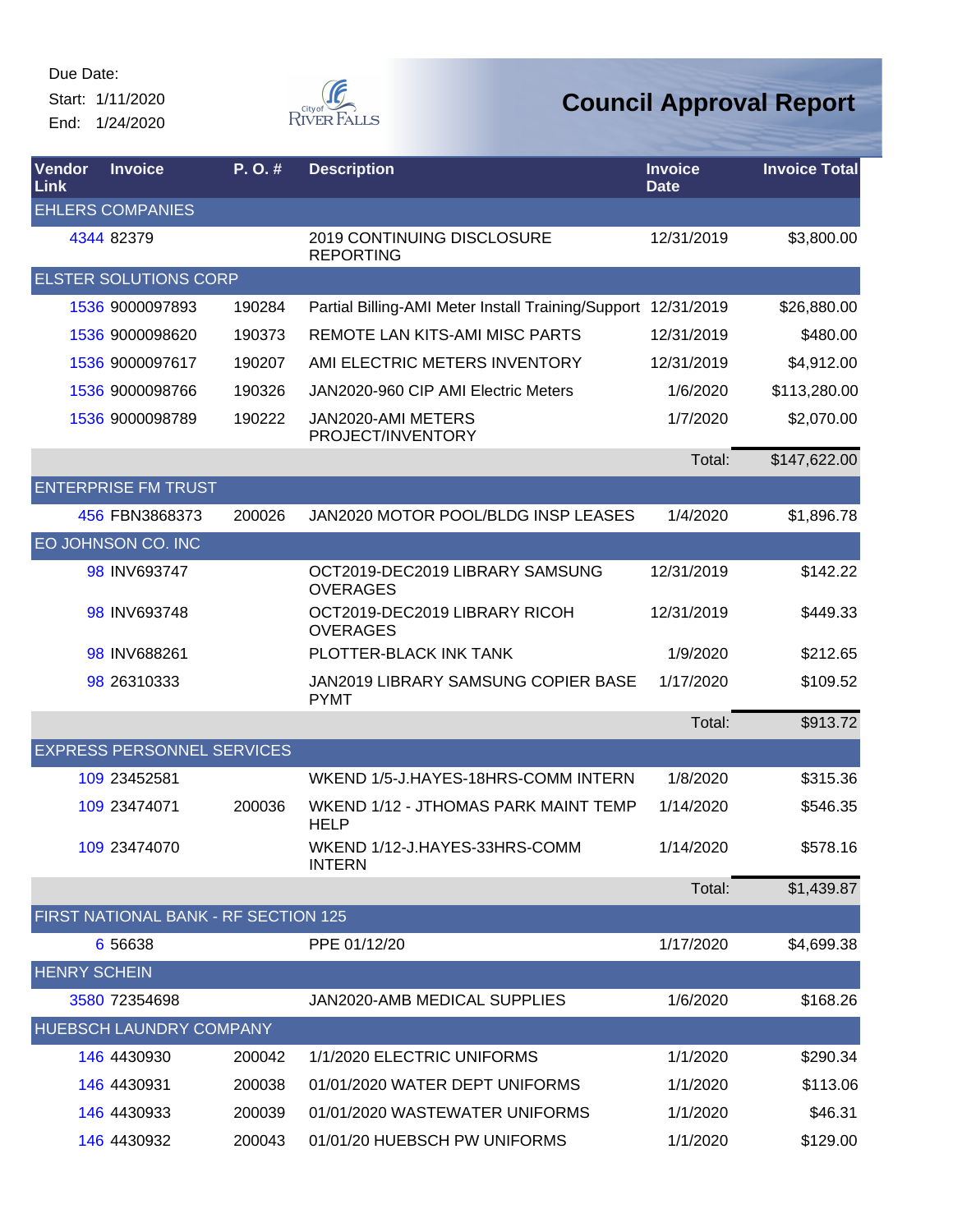Start: 1/11/2020 End: 1/24/2020



| Vendor<br>Link         | <b>Invoice</b>                         | P.O.#  | <b>Description</b>                                    | <b>Invoice</b><br><b>Date</b> | <b>Invoice Total</b> |
|------------------------|----------------------------------------|--------|-------------------------------------------------------|-------------------------------|----------------------|
|                        | 146 4435686                            | 200042 | 1/8/2020 ELECTRIC UNIFORMS                            | 1/8/2020                      | \$290.34             |
|                        | 146 4435687                            | 200038 | 1/5/2020 WATER DEPT UNIFORMS                          | 1/8/2020                      | \$32.36              |
|                        | 146 4435689                            | 200039 | 1/8/2020 WASTEWATER UNIFORMS                          | 1/8/2020                      | \$46.31              |
|                        | 146 4435688                            | 200043 | 1/8/2020 HUEBSCH PW UNIFORMS                          | 1/8/2020                      | \$129.00             |
|                        | 146 4440057                            | 200039 | 1/15/20 WASTEWATER UNIFORMS                           | 1/15/2020                     | \$46.31              |
|                        | <b>146 4440056</b>                     | 200043 | 1/15 HUEBSCH PW UNIFORMS                              | 1/15/2020                     | \$127.45             |
|                        | <b>146 4440055</b>                     | 200038 | 1/15 WATER DEPT UNIFORMS                              | 1/15/2020                     | \$32.36              |
|                        | <b>146 4440054</b>                     | 200042 | 1/15 ELECTRIC DEPT UNIFORMS                           | 1/15/2020                     | \$290.34             |
|                        |                                        |        |                                                       | Total:                        | \$1,573.18           |
|                        | INDIANHEAD FEDERATED LIBRARY SYSTEM    |        |                                                       |                               |                      |
|                        | 655 220019                             |        | 2020 CHARGE FOR ADDITIONAL DELIVERY<br><b>DAYS</b>    | 1/2/2020                      | \$2,050.00           |
|                        | INDUSTRIAL HEALTH SERVICES NETWORK INC |        |                                                       |                               |                      |
|                        | 948 120461                             |        | DEC2019-EMPLOYEE DOT DRUG<br>SCREENINGS/COLLECTIONS   | 12/31/2019                    | \$67.90              |
| <b>INFOSEND INC</b>    |                                        |        |                                                       |                               |                      |
|                        | 150 164897                             | 190041 | DEC2019 RFMU MONTHLY STMT SVCS                        | 12/31/2019                    | \$3,079.09           |
|                        |                                        |        | INTERNATIONAL CITY MGMT ASSOC RETIREMENT CORP         |                               |                      |
|                        | 1 56634                                |        | PPE 01/12/20                                          | 1/17/2020                     | \$20,112.56          |
|                        | 1 56635                                |        | PPE 01/12/20                                          | 1/17/2020                     | \$1,841.26           |
|                        |                                        |        |                                                       | Total:                        | \$21,953.82          |
| <b>JACOB GILLES</b>    |                                        |        |                                                       |                               |                      |
|                        | 4237 2020TOOLALLO<br><b>WANCE</b>      |        | 2020 TOOL ALLOWANCE                                   | 1/14/2020                     | \$350.00             |
| <b>KARI HEINSELMAN</b> |                                        |        |                                                       |                               |                      |
|                        | 4347 2019LIBRARY                       |        | 2019 LIBRARY BOARD-TWO MEETINGS                       | 12/31/2019                    | \$100.00             |
| <b>KATY FREY</b>       |                                        |        |                                                       |                               |                      |
|                        | 3723 JAN2020                           |        | DEC-JAN/TUITION REIMBURSEMENT-EMS<br><b>BACHELORS</b> | 1/20/2020                     | \$879.75             |
| <b>KEVIN SWANSON</b>   |                                        |        |                                                       |                               |                      |
|                        | 2637 2019UAB                           |        | 2019 UTILITY ADVISORY BOARD-SIX<br><b>MEETINGS</b>    | 12/31/2019                    | \$300.00             |
|                        | KRAUSE POWER ENGINEERING LLC           |        |                                                       |                               |                      |
|                        | 171 RFL-012320A                        | 190080 | Dec2020 South Fork Substation Upgrades                | 12/31/2019                    | \$700.00             |
| <b>KUSS, RUTH</b>      |                                        |        |                                                       |                               |                      |
|                        | 1370 2019LIBRARY                       |        | 2019 LIBRARY BOARD-8 MEETINGS                         | 12/31/2019                    | \$400.00             |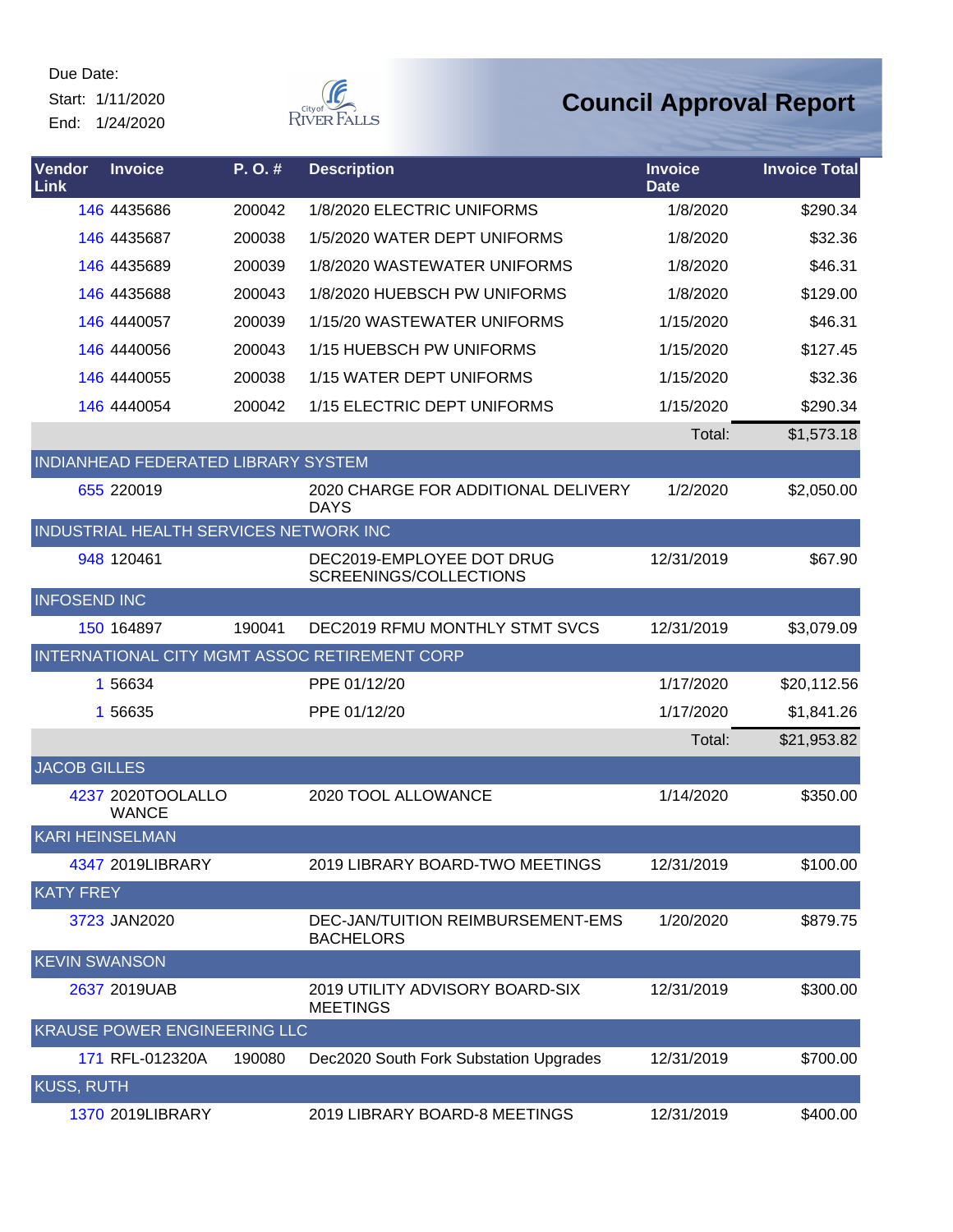Start: 1/11/2020 End: 1/24/2020



| Vendor<br>Link      | <b>Invoice</b>                 | P. O. # | <b>Description</b>                                       | <b>Invoice</b><br><b>Date</b> | <b>Invoice Total</b> |
|---------------------|--------------------------------|---------|----------------------------------------------------------|-------------------------------|----------------------|
| <b>KWIK TRIP</b>    |                                |         |                                                          |                               |                      |
|                     | 172 DEC19 MOTOR<br><b>FUEL</b> |         | DEC2019 MOTOR FUEL STMT                                  | 12/31/2019                    | \$12,805.33          |
|                     | LEAGUE OF MINNESOTA CITIES     |         |                                                          |                               |                      |
|                     | 660 313636                     |         | COMM DEV-ONLINE JOB ADVERTISING                          | 1/9/2020                      | \$322.00             |
|                     | LINEHAN OUTDOOR SERVICES LLC   |         |                                                          |                               |                      |
|                     | 1570 3820                      |         | DEC2019-WHITETAIL CORP PARK SNOW<br><b>REMOVAL</b>       | 12/31/2019                    | \$875.00             |
|                     | 1570 3819                      |         | DEC2019-STERLING PONDS CORP PARK<br><b>SNOW REMOVAL</b>  | 12/31/2019                    | \$500.00             |
|                     | 1570 3821                      | 190073  | DEC2019 Snow Shoveling - Sidewalk                        | 12/31/2019                    | \$3,245.00           |
|                     |                                |         |                                                          | Total:                        | \$4,620.00           |
|                     | <b>LOFFLER COMPANIES INC</b>   |         |                                                          |                               |                      |
|                     | 182 26120072                   |         | DEC2019 AMB KONICA MINOLTA COPIER                        | 12/17/2019                    | \$123.00             |
|                     | 182 26181988                   |         | DEC2019-WASTEWATER KONICA MINOLTA<br><b>COPIER</b>       | 12/27/2019                    | \$83.47              |
|                     | 182 26181987-2                 |         | DEC2019 ADMIN KONICA MINOLTA USAGE                       | 12/31/2019                    | \$128.74             |
|                     | 182 26181988-1                 |         | JAN2020-WASTEWATER KONICA MINOLTA<br><b>COPIER</b>       | 1/1/2020                      | \$107.45             |
|                     | 182 26181987                   |         | JAN2020-FIRE/ADMIN/MAILROOM KONICAS-<br><b>BASE PYMT</b> | 1/1/2020                      | \$603.00             |
|                     | 182 26181987-1                 |         | JAN2020-COURT/CSR KONICA MINOLTA<br><b>COPIER</b>        | 1/1/2020                      | \$160.00             |
|                     | 182 403441892                  |         | <b>JAN2020-PW KONICA MINOLTA</b><br>PYMT/OVERAGE         | 1/1/2020                      | \$205.65             |
|                     | 182 3322945                    |         | JAN2020-AMBULANCE KONICA COPIER<br><b>OVERAGE</b>        | 1/10/2020                     | \$2.72               |
|                     |                                |         |                                                          | Total:                        | \$1,414.03           |
|                     | <b>MAILROOM FINANCE INC</b>    |         |                                                          |                               |                      |
|                     | 845 DEC2019                    |         | DEC2019-POSTAGE MACHINE FUNDS                            | 12/31/2019                    | \$4,714.00           |
|                     | <b>MARILYN M SIMON</b>         |         |                                                          |                               |                      |
|                     | 4355 2020 PARCEL5              |         | PECHACEK-PARCEL ID NO 236-1498-01-000                    | 1/22/2020                     | \$2,750.00           |
|                     | <b>MICHAEL PECHACEK</b>        |         |                                                          |                               |                      |
|                     | 4351 2020 PARCEL5              |         | PECHACEK-PARCEL ID NO 236-1498-01-000                    | 1/22/2020                     | \$2,750.00           |
|                     |                                |         | MIDAMERICA ADMINISTRATIVE & RETIREMENT SOLUTIONS         |                               |                      |
|                     | 500 56641                      |         | 2020 HRA CONTRIBUTIONS                                   | 1/17/2020                     | \$114,000.00         |
| <b>MIDWEST TAPE</b> |                                |         |                                                          |                               |                      |
|                     | 409 98469889                   |         | JAN2020-NINE AUDIOBOOKS PURCHASED                        | 1/13/2020                     | \$344.91             |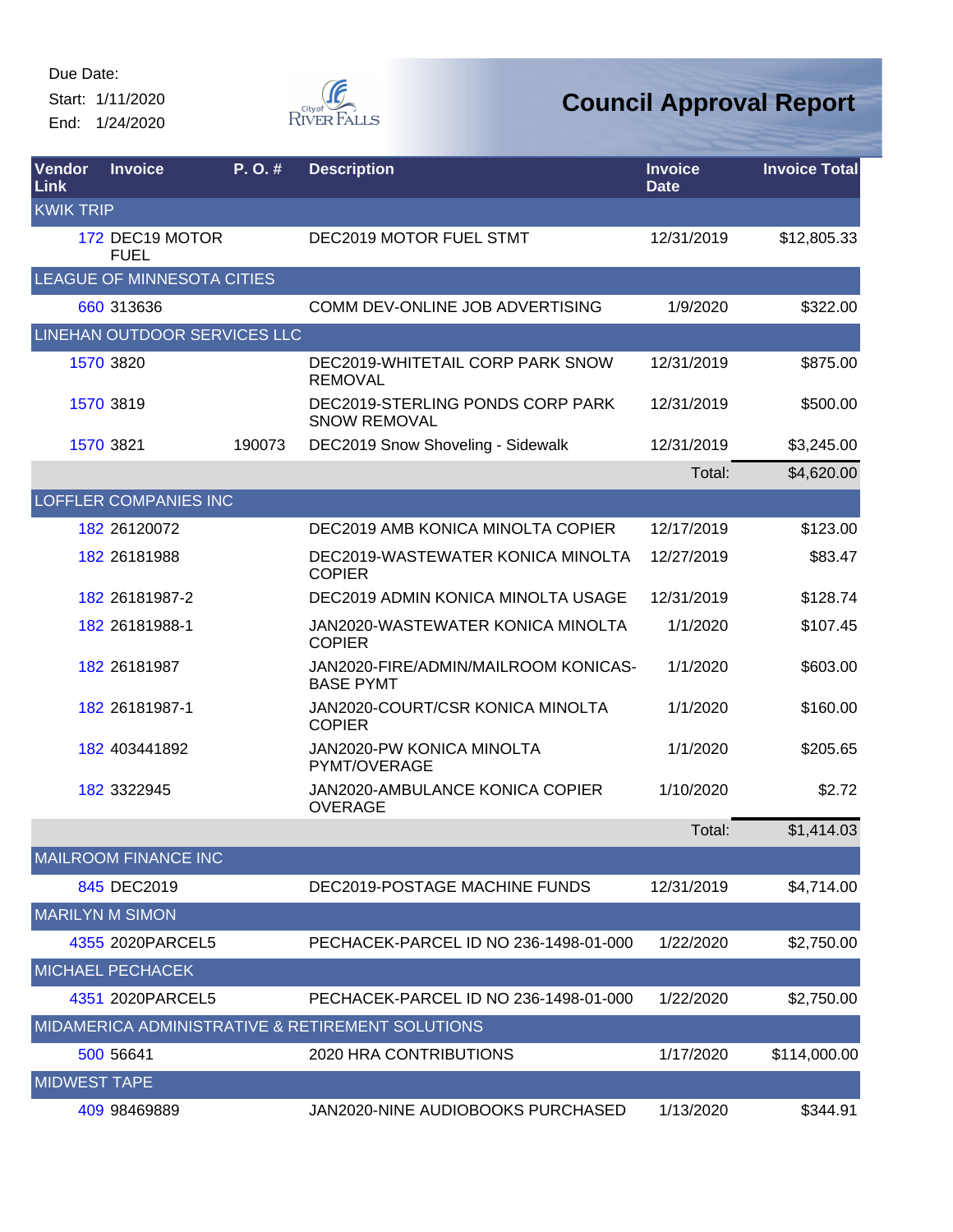Start: 1/11/2020 End: 1/24/2020



| Vendor<br>Link                         | <b>Invoice</b>                         | P.O.#  | <b>Description</b>                                   | <b>Invoice</b><br><b>Date</b> | <b>Invoice Total</b> |  |  |  |
|----------------------------------------|----------------------------------------|--------|------------------------------------------------------|-------------------------------|----------------------|--|--|--|
| MINNESOTA CHILD SUPPORT PAYMENT CENTER |                                        |        |                                                      |                               |                      |  |  |  |
|                                        | 4022 56644                             |        | PPE 01/12/20 CASE # 001530440101                     | 1/17/2020                     | \$303.64             |  |  |  |
|                                        | <b>MISSISSIPPI WELDERS</b>             |        |                                                      |                               |                      |  |  |  |
|                                        | 568 1145720                            |        | 2020-2022-MAINT BILLING/OXYGEN<br><b>CYLINDERS</b>   | 1/1/2020                      | \$51.00              |  |  |  |
|                                        | <b>MORTON SALT INC</b>                 |        |                                                      |                               |                      |  |  |  |
|                                        | 3764 5402001898                        | 200031 | 1/9/20 Road Salt - 178,280 LBS                       | 1/9/2020                      | \$6,661.43           |  |  |  |
|                                        | 3764 5402003106                        | 200031 | 1/10/20 Road Salt-236,660 LBS                        | 1/10/2020                     | \$8,842.80           |  |  |  |
|                                        | 3764 5402004258                        | 200031 | 1/13/20 Road Salt-178,640 LBS                        | 1/13/2020                     | \$6,674.88           |  |  |  |
|                                        |                                        |        |                                                      | Total:                        | \$22,179.11          |  |  |  |
|                                        | NORTHLAND BUSINESS SYSTEMS             |        |                                                      |                               |                      |  |  |  |
|                                        | 347 IN96597                            | 190337 | Hardware/Software Upgrade-Video Interview<br>Room    | 12/31/2019                    | \$21,265.00          |  |  |  |
|                                        | ONE TIME PAY VENDOR                    |        |                                                      |                               |                      |  |  |  |
|                                        | 9999 CARTERCHRIS<br><b>TENSEN</b>      |        | 2019 RFSD SCHOLARSHIP AWARD<br><b>RECIPIENT</b>      | 12/31/2019                    | \$1,000.00           |  |  |  |
|                                        | 9999 DEBRAKRAME<br>R                   |        | REFUND-OVERPYMT CITATION #04700135                   | 1/17/2020                     | \$75.00              |  |  |  |
|                                        |                                        |        |                                                      | Total:                        | \$1,075.00           |  |  |  |
|                                        | <b>OVERLAND, TOM</b>                   |        |                                                      |                               |                      |  |  |  |
|                                        | 1575 012820                            |        | 1/28/2020 LACROSSE TRAVEL PER DIEM                   | 1/15/2020                     | \$138.50             |  |  |  |
|                                        | <b>PATRICK RICHTER</b>                 |        |                                                      |                               |                      |  |  |  |
|                                        | 2636 2019UAB                           |        | 2019 UTILITY ADV BOARD-8 MEETINGS                    | 12/31/2019                    | \$400.00             |  |  |  |
|                                        | <b>PELION BENEFITS</b>                 |        |                                                      |                               |                      |  |  |  |
|                                        | 5 5 6 6 3 7                            |        | PPE 01/12/20                                         | 1/17/2020                     | \$2,356.95           |  |  |  |
|                                        | 5 J BERGSTROM<br><b>RETIREE</b>        |        | <b>J BERGSTROM RETIREE</b>                           | 1/17/2020                     | \$0.60               |  |  |  |
|                                        |                                        |        |                                                      | Total:                        | \$2,357.55           |  |  |  |
|                                        | PIERCE COUNTY TREASURER                |        |                                                      |                               |                      |  |  |  |
|                                        | 210 541                                |        | 2019 TAX BILLS-FOLDED/INSERTED                       | 12/10/2019                    | \$440.16             |  |  |  |
|                                        | 210 JAN20TAXSETT<br><b>LEMENT</b>      |        | JAN2020 TAX SETTLEMENT-PIERCE<br><b>COUNTY</b>       | 1/14/2020                     | \$1,344,000.10       |  |  |  |
|                                        |                                        |        |                                                      | Total:                        | \$1,344,440.26       |  |  |  |
|                                        | PUBLIC SERVICE COMMISSION OF WISCONSIN |        |                                                      |                               |                      |  |  |  |
|                                        | 216 1912-1-05110                       |        | DEC2019 ADJUST ELECTRIC<br>RATES/SUBSTATION UPGRADES | 12/31/2019                    | \$410.96             |  |  |  |
| <b>REESE, SUSAN</b>                    |                                        |        |                                                      |                               |                      |  |  |  |
|                                        | 1379 2019 PARKREC                      |        | 2019 PARK AND REC BOARD-11 MEETINGS                  | 12/31/2019                    | \$660.00             |  |  |  |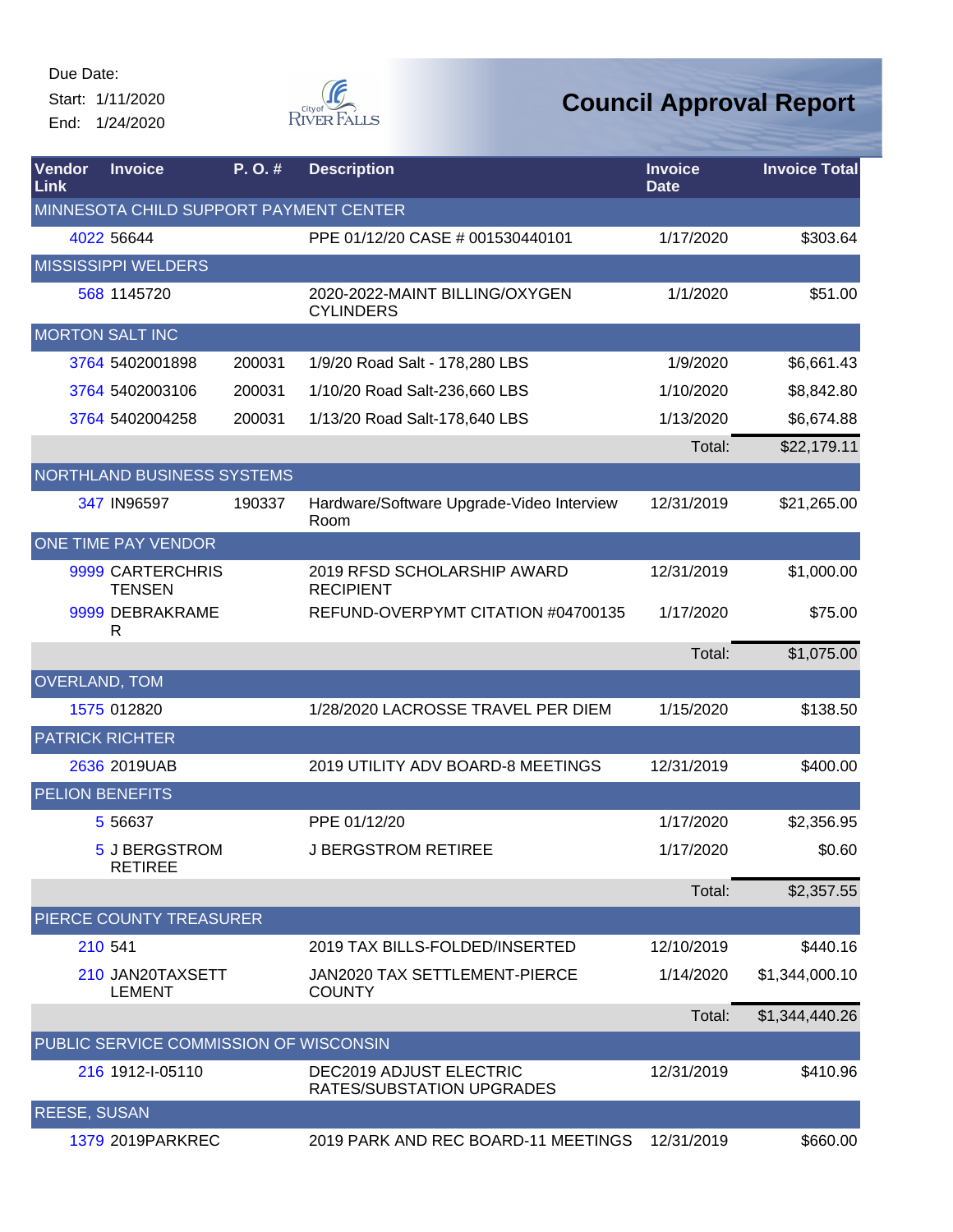Due Date: Start: 1/11/2020

End: 1/24/2020



| Vendor<br><b>Link</b> | <b>Invoice</b>                        | P. O. # | <b>Description</b>                           | <b>Invoice</b><br><b>Date</b> | <b>Invoice Total</b> |
|-----------------------|---------------------------------------|---------|----------------------------------------------|-------------------------------|----------------------|
|                       | <b>RFMU PAYMENTS OR REFUNDS</b>       |         |                                              |                               |                      |
|                       | 990610 1204APTLLC                     |         | REISSUE-REFUND/RFMU OVERPYMT<br>ACCT#3998-06 | 1/1/2020                      | \$181.54             |
|                       | 990610 ROBERTMARH<br><b>EFKE</b>      |         | REFUND-RFMU OVERPYMT ACCT#7905-01            | 1/14/2020                     | \$63.00              |
|                       | 990610 JOANANDERS<br><b>ON</b>        |         | REFUND-RFMU OVERPYMT ACCT#4408-00            | 1/15/2020                     | \$174.94             |
|                       | 990610 LOGANARNES<br><b>ON</b>        |         | REFUND-RFMU OVERPYMT ACCT#1659-08            | 1/15/2020                     | \$55.84              |
|                       | 990610 TAYLORALEXH<br><b>AYES</b>     |         | REFUND-RFMU OVERPYMT ACCT#2022-05            | 1/15/2020                     | \$306.04             |
|                       | 990610 DEENAREISMA<br>N               |         | REFUND-RFMU OVERPYMT ACCT#2344-01            | 1/15/2020                     | \$88.70              |
|                       | 990610 MAXWELLBJER<br><b>STEDT</b>    |         | REFUND-RFMU OVERPYMT ACCT#3153-04            | 1/15/2020                     | \$10.60              |
|                       | 990610 CHADNEYLEAH<br><b>FLANAGAN</b> |         | REFUND-RFMU OVERPYMT ACCT#4380-01            | 1/15/2020                     | \$218.39             |
|                       | 990610 KINNIPROPERT<br><b>IES</b>     |         | REFUND-RFMU OVERPYMT ACCT#4476-08            | 1/15/2020                     | \$163.69             |
|                       | 990610 REIDWRONSKI                    |         | REFUND-RFMU OVERPYMT ACCT#6973-01            | 1/15/2020                     | \$108.28             |
|                       | 990610 KELLEYROSS                     |         | REFUND-RFMU OVERPYMT ACCT#7384-01            | 1/15/2020                     | \$219.39             |
|                       | 990610 RANDYCUDD                      |         | REFUND-RFMU OVERPYMT ACCT#7834-06            | 1/15/2020                     | \$74.45              |
|                       | 990610 OEVERINGHO<br><b>MES</b>       |         | REFUND-RFMU OVERPYMT ACCT#7951-00            | 1/15/2020                     | \$17.93              |
|                       | 990610 DEANNAANTH<br><b>ONYCAREY</b>  |         | REFUND-RFMU OVERPYMT ACCT#8110-03            | 1/15/2020                     | \$93.65              |
|                       | 990610 BETHAMACKE<br>R                |         | REFUND-RFMU OVERPYMT ACCT#9189-06            | 1/15/2020                     | \$76.00              |
|                       | 990610 EWHOMES                        |         | REFUND-RFMU OVERPYMT ACCT#9839-00            | 1/15/2020                     | \$83.00              |
|                       |                                       |         |                                              | Total:                        | \$1,935.44           |
|                       | <b>RIVER CITY STITCH</b>              |         |                                              |                               |                      |
|                       | 2526 30575                            |         | DEC2019-EMPLOYEE LOGO WEAR ORDERS 12/31/2019 |                               | \$616.70             |
|                       | RIVER FALLS CHAMBER OF COMMERCE INC   |         |                                              |                               |                      |
|                       | 225 LATE ROOM<br><b>TAX 2019</b>      |         | 2ND & 3RD QRT LATE ROOM TAX                  | 1/15/2020                     | \$2,733.40           |
|                       | RIVER FALLS POLICE ASSOCIATION        |         |                                              |                               |                      |
|                       | 9 56640                               |         | JANUARY 2020 UNION DUES                      | 1/17/2020                     | \$648.00             |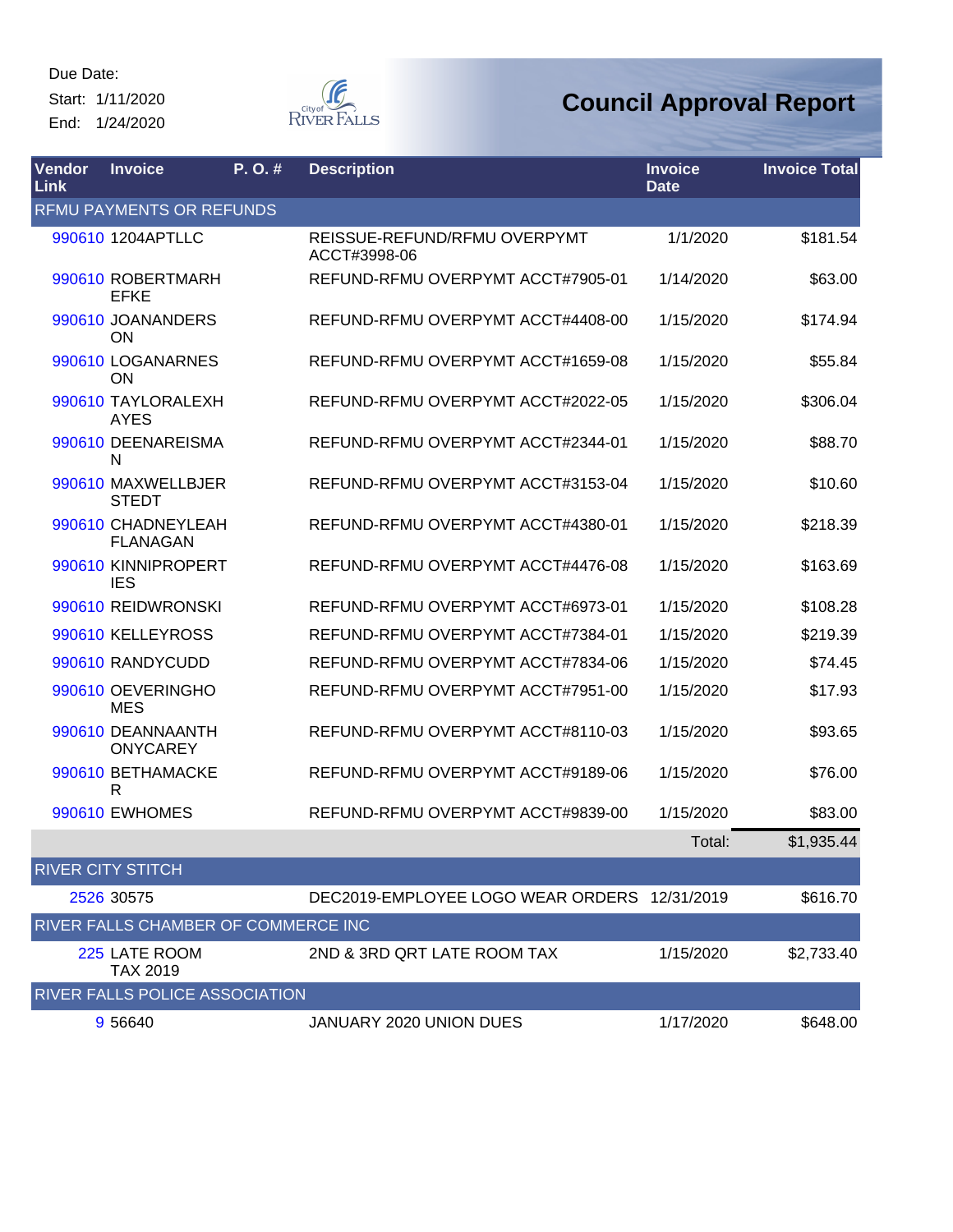Start: 1/11/2020 End: 1/24/2020



| <b>Vendor</b><br>Link  | <b>Invoice</b>                             | P. O. # | <b>Description</b>                                      | <b>Invoice</b><br><b>Date</b> | <b>Invoice Total</b> |  |  |
|------------------------|--------------------------------------------|---------|---------------------------------------------------------|-------------------------------|----------------------|--|--|
|                        | <b>RIVER FALLS ROTARY</b>                  |         |                                                         |                               |                      |  |  |
|                        | 458 3216                                   | 200045  | JAN2020 G.YOUNG-ROTARY MEMBERSHIP<br><b>DUES</b>        | 1/1/2020                      | \$125.00             |  |  |
|                        | 458 3249                                   | 200045  | JAN-MARCH2020-SNELSON-ROTARY<br><b>MEMBERSHIP DUES</b>  | 1/1/2020                      | \$125.00             |  |  |
|                        |                                            |         |                                                         | Total:                        | \$250.00             |  |  |
|                        | ROGER J PECHACEK                           |         |                                                         |                               |                      |  |  |
|                        | 4353 2020 PARCEL5                          |         | PECHACEK-PARCEL ID NO 236-1498-01-000                   | 1/22/2020                     | \$2,750.00           |  |  |
|                        | <b>ROSS &amp; ASSOCIATES LTD</b>           |         |                                                         |                               |                      |  |  |
|                        | 375 THRU10-29-19                           | 180420  | FINAL PYMT-GLEN PARK PAVILION                           | 12/31/2019                    | \$2,741.13           |  |  |
|                        | 375 THRU10-29-<br>19SHELTER                | 180421  | FINAL PYMT-GLEN PARK SHELTER                            | 12/31/2019                    | \$2,741.00           |  |  |
|                        |                                            |         |                                                         | Total:                        | \$5,482.13           |  |  |
|                        | <b>SCHOOL DISTRICT OF RIVER FALLS</b>      |         |                                                         |                               |                      |  |  |
|                        | <b>229 JAN2020TAXSE</b><br><b>TTLEMENT</b> |         | JAN2020 TAX SETTLEMENT-PIERCE & ST<br><b>CROIX CO</b>   | 1/14/2020                     | \$2,844,751.54       |  |  |
|                        | SHORT ELLIOTT HENDRICKSON INC              |         |                                                         |                               |                      |  |  |
|                        | 244 379507                                 | 190375  | THRU 12/28/19-PRELIM ENGINEERING-<br><b>MANN VALLEY</b> | 12/31/2019                    | \$7,750.20           |  |  |
|                        | 244 380194                                 | 190376  | ThruDec2019-Troy/Pomeroy Water Main<br>Relocate         | 12/31/2019                    | \$848.78             |  |  |
|                        |                                            |         |                                                         | Total:                        | \$8,598.98           |  |  |
|                        | <b>SMOKEY TREATS LLC</b>                   |         |                                                         |                               |                      |  |  |
|                        | <b>4045 PDCATERING</b>                     |         | RF POLICE DEPT CATERING ORDER                           | 1/13/2020                     | \$395.60             |  |  |
|                        | <b>ST CROIX COUNTY TREASURER</b>           |         |                                                         |                               |                      |  |  |
|                        | 252 JAN20TAXSETT<br><b>LEMENT</b>          |         | JAN2020 TAX SETTLEMENT-ST CROIX<br><b>COUNTY</b>        | 1/14/2020                     | \$242,562.97         |  |  |
|                        | ST CROIX ECONOMIC DEVELOPMENT CORP         |         |                                                         |                               |                      |  |  |
|                        | 378 20-009                                 | 200025  | 2020 ANNUAL MEMBERSHIP                                  | 1/3/2020                      | \$2,500.00           |  |  |
|                        | ST CROIX VALLEY NATURAL GAS CO             |         |                                                         |                               |                      |  |  |
|                        | 255 35187/DEC2019                          |         | 716 N MAIN ST-DEC2019 GAS BILL                          | 12/31/2019                    | \$12.76              |  |  |
| STRAND ASSOCIATES, INC |                                            |         |                                                         |                               |                      |  |  |
|                        | 3346 0156217                               | 190220  | DEC2019-SANITARY SEWER/WATER MAIN<br><b>RELOCATIONS</b> | 12/31/2019                    | \$893.75             |  |  |
|                        | 3346 0156218                               | 190374  | DEC2019-WASTEWATER<br><b>TREATMENT/CONST SERVICES</b>   | 12/31/2019                    | \$1,553.59           |  |  |
|                        |                                            |         |                                                         | Total:                        | \$2,447.34           |  |  |
|                        | STUART C IRBY TOOL AND SAFETY              |         |                                                         |                               |                      |  |  |
|                        | 156 S011587391.00 190316<br>6              |         | 25 FULL TEN SPLICE-MINOR MATERIAL                       | 12/31/2019                    | \$327.50             |  |  |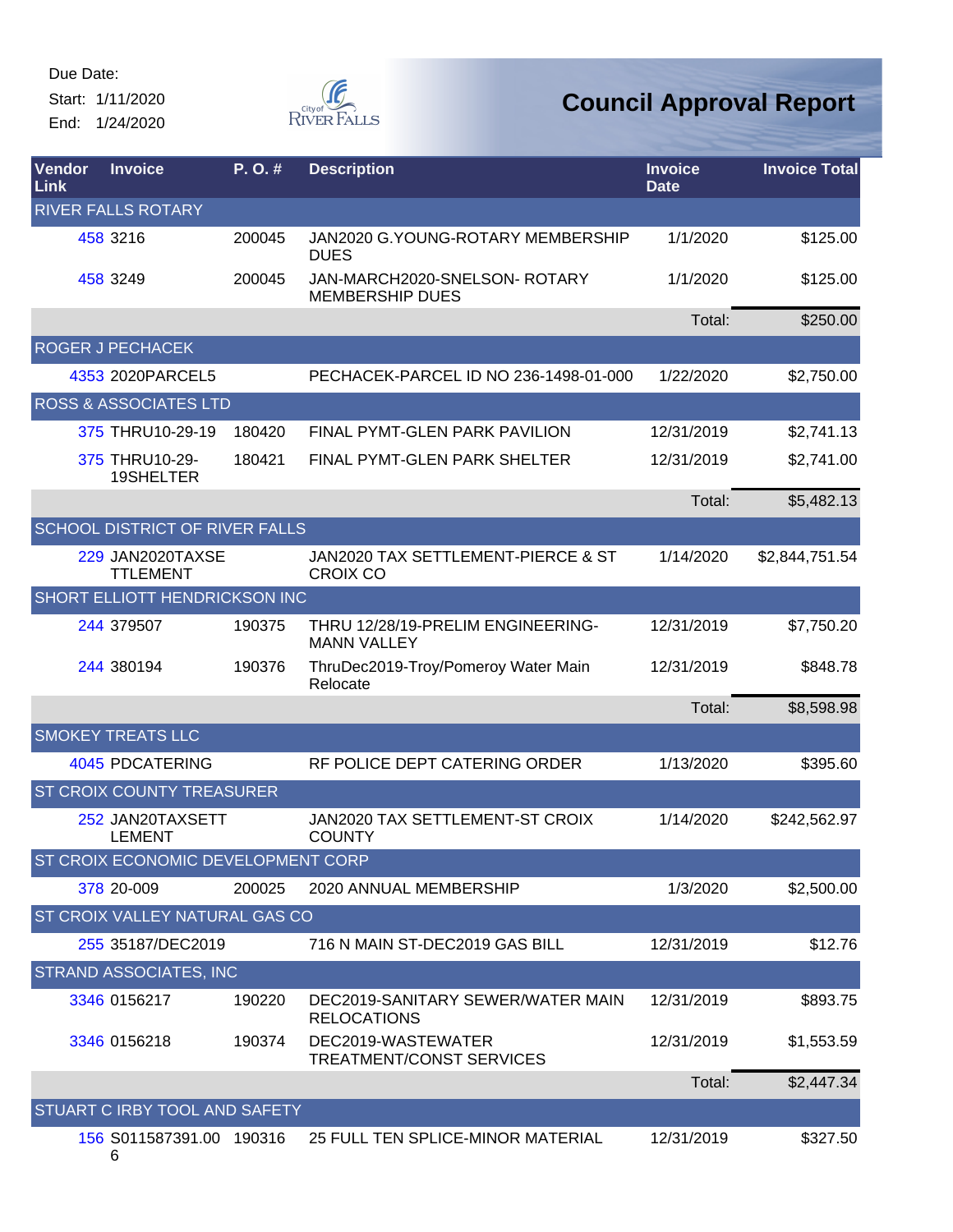Start: 1/11/2020 End: 1/24/2020

G RIVER FALLS

| Vendor<br>Link          | <b>Invoice</b>                        | P.O.#  | <b>Description</b>                                           | <b>Invoice</b><br><b>Date</b> | <b>Invoice Total</b> |
|-------------------------|---------------------------------------|--------|--------------------------------------------------------------|-------------------------------|----------------------|
|                         | 156 S011727563.00 200019<br>1         |        | SIX FOAM POLE SETS-MINOR<br>MATERIAL/SHIPPING                | 1/9/2020                      | \$262.43             |
|                         | 156 S011734973.00<br>1                | 200037 | UGUARDS/SPOOL/CLAMPS-<br><b>INVENTORY/MINOR MATERIAL</b>     | 1/14/2020                     | \$1,521.00           |
|                         |                                       |        |                                                              | Total:                        | \$2,110.93           |
|                         | <b>SYMICEK, ANGELINA</b>              |        |                                                              |                               |                      |
|                         | 3067 120319                           |        | COMMUNITY HEARTSAVER CPR TRAINING                            | 12/31/2019                    | \$75.00              |
|                         | THEODORE L PECHACEK                   |        |                                                              |                               |                      |
|                         | 4352 2020 PARCEL5                     |        | PECHACEK-PARCEL ID #236-1498-01-000                          | 1/22/2020                     | \$2,750.00           |
|                         | TRC ENVIRONMENTAL CORPORATION         |        |                                                              |                               |                      |
|                         | 1405 396082                           | 190116 | DEC2019-YEAR 2 HYDRO RELICENSING                             | 12/31/2019                    | \$632.99             |
| <b>WELD RILEY, S.C.</b> |                                       |        |                                                              |                               |                      |
|                         | 301 40992                             |        | DEC2019-AGENDAS/MTGS-COUNCIL                                 | 12/31/2019                    | \$402.50             |
|                         | 301 40995                             |        | DEC2019-NORTH INTERCEPTOR-EMINENT<br><b>DOMAIN</b>           | 12/31/2019                    | \$630.00             |
|                         | 301 40994                             |        | DEC2019-<br>GENERAL/HANSON/HYDRO/POLICE DEPT                 | 12/31/2019                    | \$4,493.54           |
|                         |                                       |        |                                                              | Total:                        | \$5,526.04           |
|                         | WEST CENTRAL WI BIOSOLIDS FACILITY    |        |                                                              |                               |                      |
|                         | 304 DEC2019                           |        | DEC2019 BIOSOLIDS                                            | 12/31/2019                    | \$38,214.15          |
|                         | WI DEPARTMENT OF REVENUE              |        |                                                              |                               |                      |
|                         | 3 DEC19 SALES<br><b>TAX</b>           |        | <b>DEC19 SALES TAX</b>                                       | 12/31/2019                    | \$14,205.35          |
|                         | 3 L2053683600                         |        | 2/1/2020-1/31/22 BUSINESS TAX<br><b>REGISTRATION RENEWAL</b> | 1/1/2020                      | \$10.00              |
|                         | 3 56636                               |        | PPE 01/12/20                                                 | 1/17/2020                     | \$15,642.01          |
|                         |                                       |        |                                                              | Total:                        | \$29,857.36          |
|                         | <b>WI DEPT OF REVENUE</b>             |        |                                                              |                               |                      |
|                         | 777 56642                             |        | PPE 01/12/20 CONFIRM# 0-099-204-640                          | 1/17/2020                     | \$22.80              |
|                         | <b>WI DEPT OF TRANSPORTATION</b>      |        |                                                              |                               |                      |
|                         | 3564 395-<br>0000157303               | 190163 | DEC2019-CEMETERY RD REPAVING                                 | 12/31/2019                    | \$4,175.18           |
|                         | WI MUNICIPAL COURT CLERKS ASSOCIATION |        |                                                              |                               |                      |
|                         | 326 2020                              |        | 2020 WI COURT CLERKS ASSOCIATION<br><b>DUES</b>              | 1/17/2020                     | \$45.00              |
|                         | <b>WINFIELD SOLUTIONS LLC</b>         |        |                                                              |                               |                      |
|                         | 3840 2019TAX                          |        | 2019 PROPERTY TAX REBATE                                     | 1/15/2020                     | \$65,140.15          |